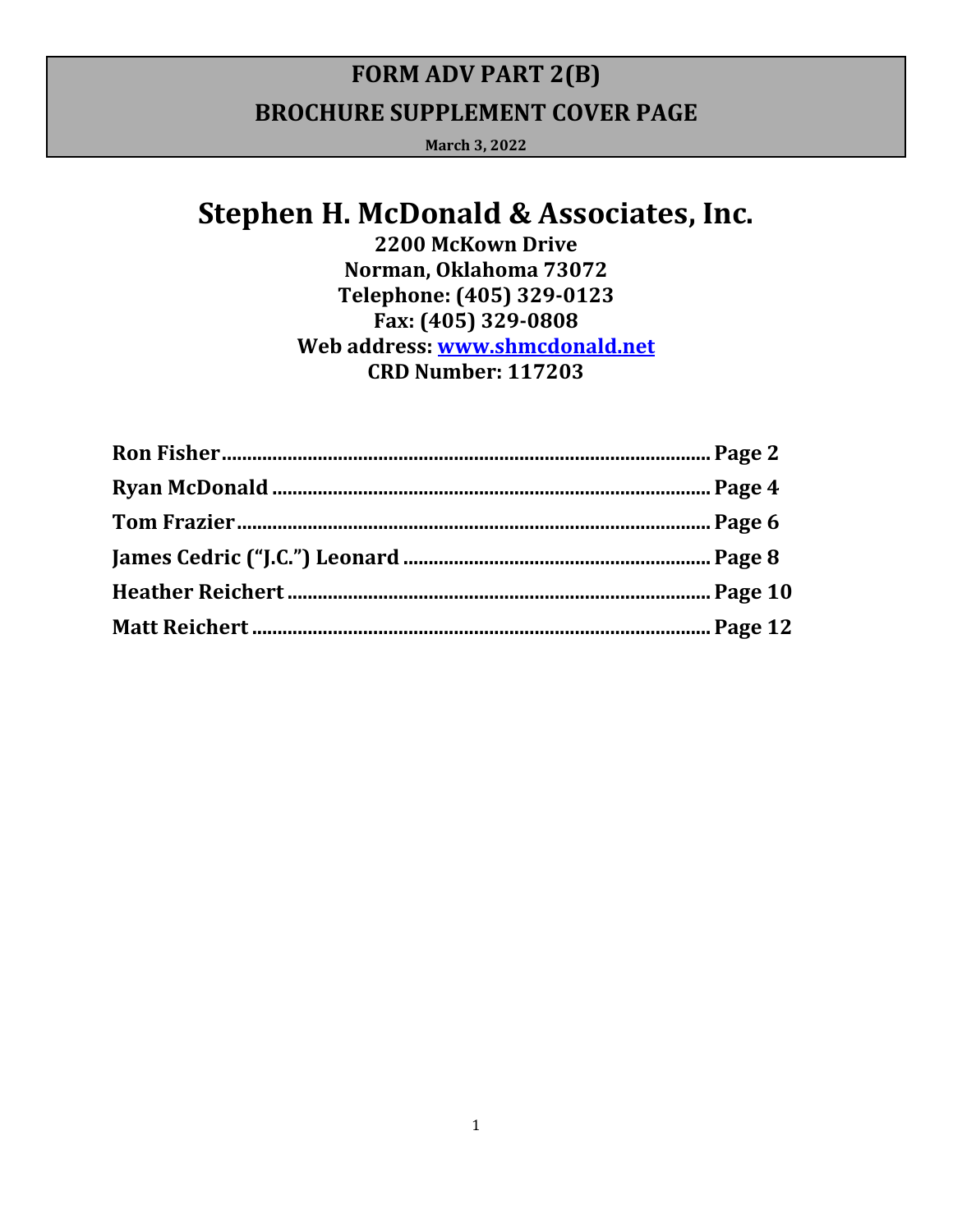**March 3, 2022**

### **Ron Fisher**

# **Stephen H. McDonald & Associates, Inc.**

**2200 McKown Drive Norman, Oklahoma 73072 Telephone: (405) 329‐0123 Fax: (405) 329‐0808 Web address: www.shmcdonald.net**

This brochure supplement provides information about Ron Fisher that supplements the Stephen H. McDonald & Associates, Inc. brochure. You should have received a copy of that brochure. Please contact Stephen H. McDonald & Associates, Inc. if you did not receive a copy of Stephen H. McDonald & Associates, Inc.'s brochure or if you have any questions about the contents of this supplement.

Additional information about Ron Fisher is also available on the SEC's website at www.adviserinfo.sec.gov.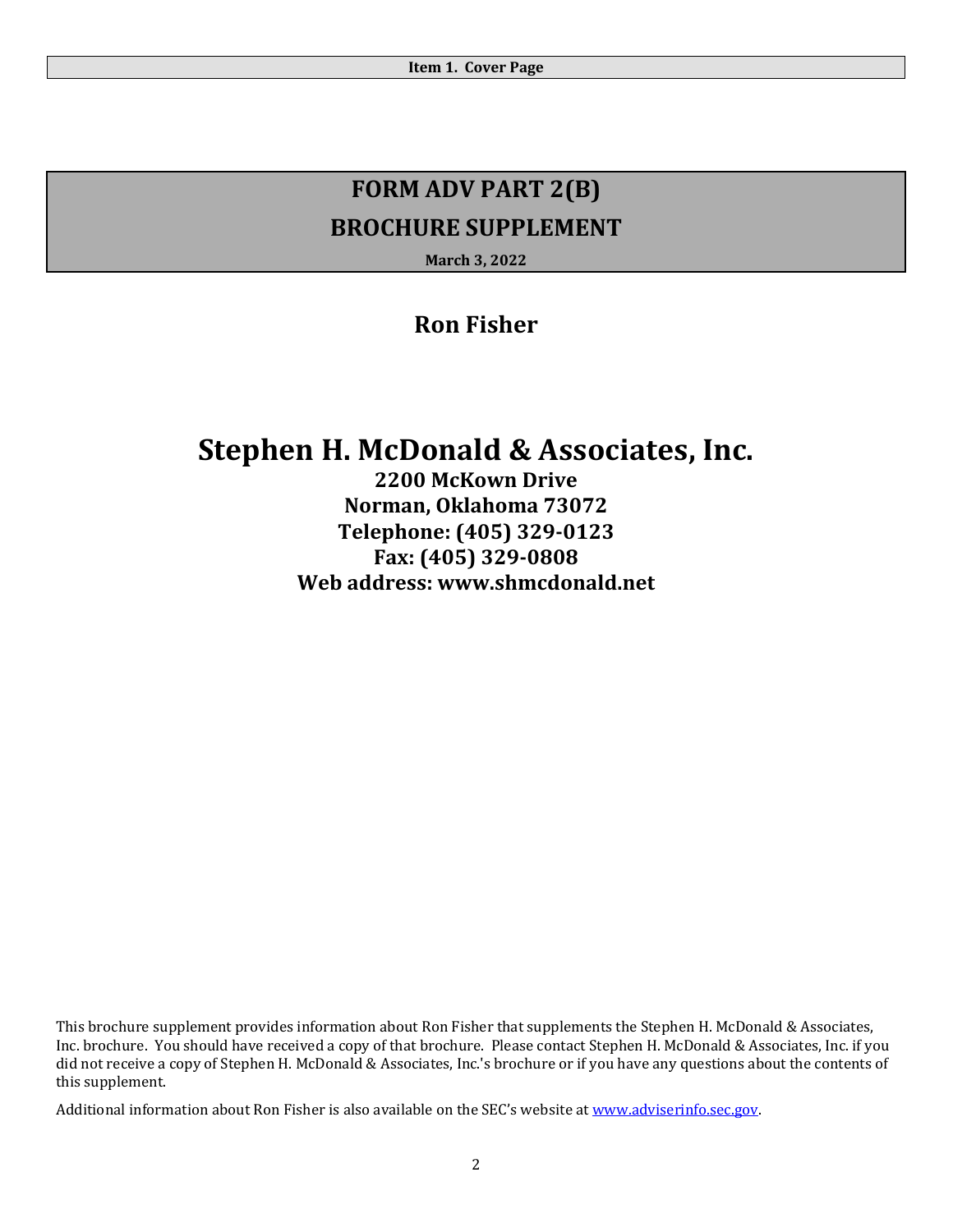Mr. Ron Fisher was born in 1969 and graduated from Oklahoma State University with a Bachelor of Science in Business Administration and from the University of Oklahoma with a Master of Business Administration. Mr. Fisher has been the President of Stephen H. McDonald & Associates, Inc. since 2009. Prior to that, he was the Senior Vice President of Stephen H. McDonald & Associates, Inc. from 1996 to 2009.

### **Item 3. Disciplinary Information**

Mr. Fisher has never been the subject of any legal or disciplinary events.

### **Item 4. Other Business Activities**

Mr. Fisher is not engaged in any other investment-related business or occupation.

Mr. Fisher does not receive commissions, bonuses or other compensation based on the sale of securities or other investment products.

Mr. Fisher is a partner in McDonald & Fisher, LLC. McDonald & Fisher, LLC, owns the property where the offices of Stephen H. McDonald & Associates, Inc., are located.

### **Item 5. Additional Compensation**

Mr. Fisher does not receive an economic benefit from any other person for providing advisory services.

### **Item 6. Supervision**

McDonald & Associates provides financial advisory services to political subdivisions of the State of Oklahoma and to public trusts whose beneficiaries are political subdivisions of the State of Oklahoma with respect to the issuance of debt instruments by such entities. McDonald & Associates, Inc. may, pursuant to its marketing agreement with the Oklahoma Public School Investment Interlocal, provide advice with respect to investments made by clients from the proceeds of bond issues or other funds and may advise political subdivisions, some of which may not be clients, of the availability and features of the investment programs offered by the Interlocal. Except as stated previously regarding the Oklahoma Public School Investment Interlocal, the Firm does not formulate investment advice for clients. McDonald & Associates does not have discretionary authority over clients' assets.

Mr. Fisher is responsible for supervising the Firm's representatives with regard to general obligation bond issues, leases, lease-revenue bonds, Qualified Zone Academy Bonds and other federal and state programs that may arise, tax anticipation notes and the marketing agreement with the Oklahoma Public School Investment Interlocal. With regard to general obligation bond issues and lease-revenue bonds, the Oklahoma Attorney General's Office prescribes the forms that are required for the issuance of General Obligation bonds. Mr. Fisher will confirm that the most recent version of the forms are being used. He will also review any bond projections associated with the calling and holding of an election to ensure the projections are reasonable given the current state of the bond market. He will also review the projections to confirm they are structured in accordance with applicable law. The Oklahoma Commission on School and County Funds Management developed the "Application for Participation in Cash Management Program." Mr. Fisher will review all information and correspondence generated by Stephen H. McDonald & Associates, Inc., regarding the existence and operation of the program prior to its dissemination. Mr. Fisher will ensure that the employees of Stephen H. McDonald & Associates, Inc., do not participate in the preparation of the information contained in the application. Mr. Fisher will confirm that the most recent version of the application is being used. Mr. Fisher will ensure that applicants are aware of the various deadlines associated with the program. In regards to the Oklahoma Liquid Asset Pool. Mr. Fisher will review all marketing information and correspondence generated by Stephen H. McDonald & Associates, Inc., prior to its dissemination. Mr. Fisher also supervises the Firm's representatives' day-to-day activities, including reviewing their correspondence.

Mr. Fisher also acknowledges his compliance with the Firm's Code of Ethics annually.

You may reach Mr. Fisher at (405) 329-0123.

### **Item 7. Requirements for State‐Registered Advisers**

Mr. Fisher has not been found liable in any arbitration claim, or civil, self-regulatory organization, or administrative proceeding.

Mr. Fisher has also never been the subject of a bankruptcy petition.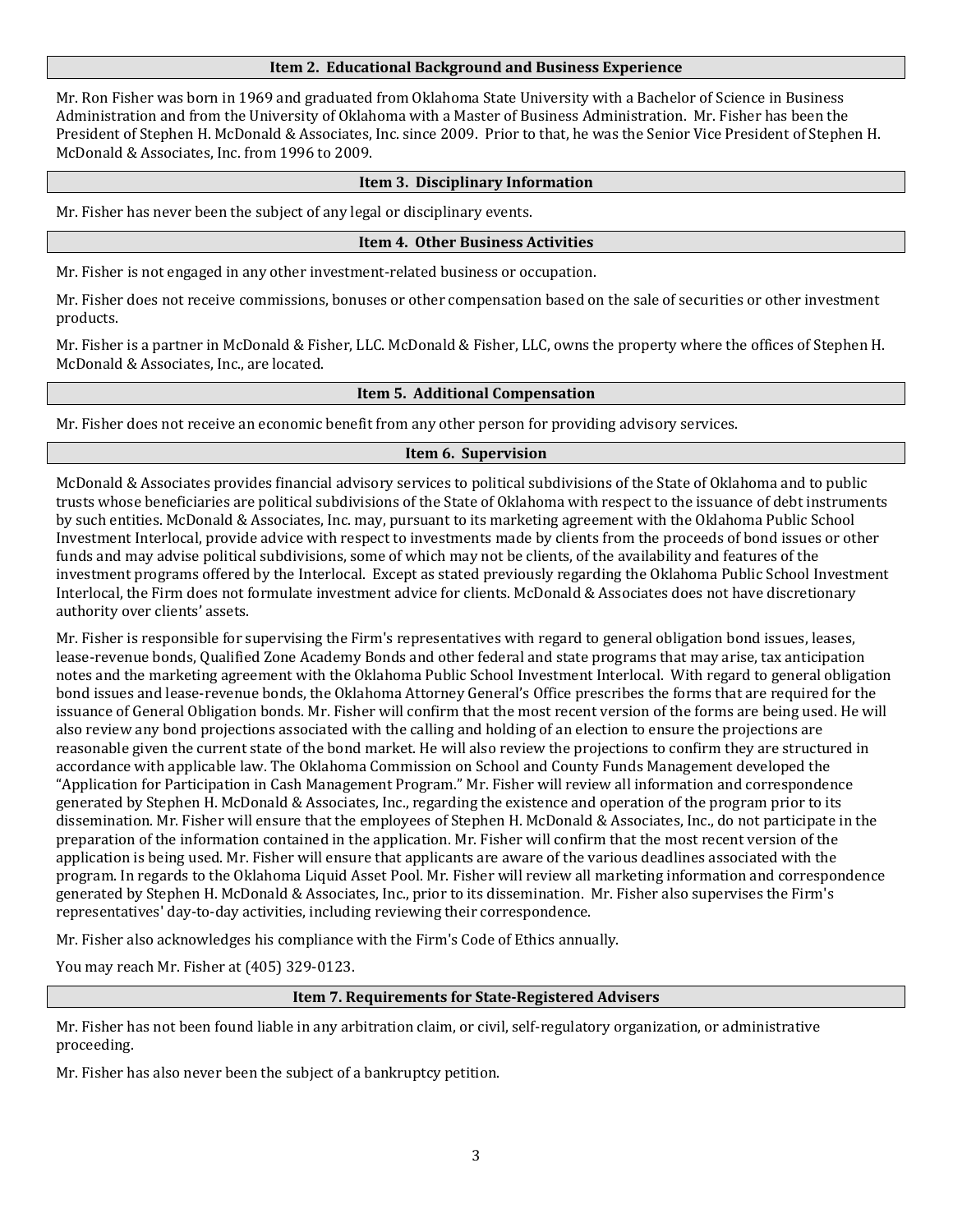**March 3, 2022**

### **Ryan McDonald**

# **Stephen H. McDonald & Associates, Inc.**

**2200 McKown Drive Norman, Oklahoma 73072 Telephone: (405) 329‐0123 Fax: (405) 329‐0808 Web address: www.shmcdonald.net**

This brochure supplement provides information about Ryan McDonald that supplements the Stephen H. McDonald & Associates, Inc. brochure. You should have received a copy of that brochure. Please contact Stephen H. McDonald & Associates, Inc. if you did not receive a copy of Stephen H. McDonald & Associates, Inc.'s brochure or if you have any questions about the contents of this supplement.

Additional information about Ryan McDonald is also available on the SEC's website at www.adviserinfo.sec.gov.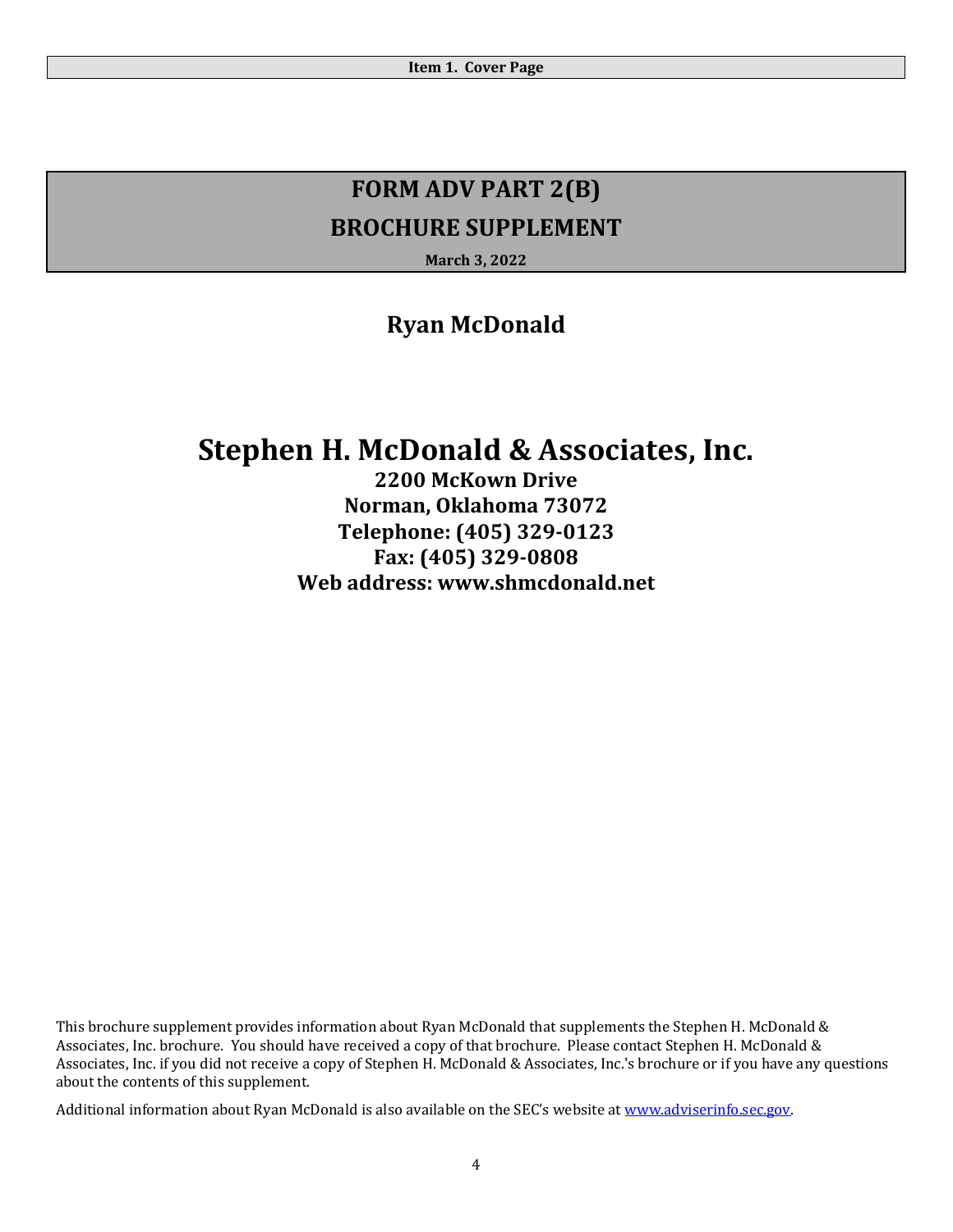Mr. Ryan McDonald was born in 1980 and graduated from the University of Nevada at Las Vegas with a Bachelor of Science in Business Administration. Mr. McDonald has been an Executive Vice President with Stephen H. McDonald & Associates, Inc. since 2009. Prior to that, Mr. McDonald was an Associate with Stephen H. McDonald & Associates, Inc. from 2005 to 2009.

### **Item 3. Disciplinary Information**

Mr. McDonald has never been the subject of any legal or disciplinary events.

#### **Item 4. Other Business Activities**

Mr. McDonald is not engaged in any other investment-related business or occupation.

Mr. McDonald does not receive commissions, bonuses or other compensation based on the sale of securities or other investment products.

Mr. McDonald is the President of MR, Inc., an Oklahoma corporation under common ownership with the Financial Advisor, an entity created for the purpose of holding title to property for public schools and other governmental entities.

Mr. McDonald is the President of MR-Jenks I, L.L.C., an Oklahoma limited liability company under common ownership with the Financial Advisor, an entity created for the purpose of holding title to property for public schools and other governmental entities.

### **Item 5. Additional Compensation**

Mr. McDonald does not receive an economic benefit from any other person for providing advisory services.

#### **Item 6. Supervision**

McDonald & Associates provides financial advisory services to political subdivisions of the State of Oklahoma and to public trusts whose beneficiaries are political subdivisions of the State of Oklahoma with respect to the issuance of debt instruments by such entities. McDonald & Associates, Inc. may, pursuant to its marketing agreement with the Oklahoma Public School Investment Interlocal, provide advice with respect to investments made by clients from the proceeds of bond issues or other funds and may advise political subdivisions, some of which may not be clients, of the availability and features of the investment programs offered by the Interlocal. Except as stated previously regarding the Oklahoma Public School Investment Interlocal, the Firm does not formulate investment advice for clients. McDonald & Associates does not have discretionary authority over clients' assets.

Ron Fisher is responsible for supervising the Firm's representatives with regard to general obligation bond issues, leases, lease-revenue bonds, Qualified Zone Academy Bonds and other federal and state programs that may arise, tax anticipation notes and the marketing agreement with the Oklahoma Public School Investment Interlocal. With regard to general obligation bond issues and lease-revenue bonds, the Oklahoma Attorney General's Office prescribes the forms that are required for the issuance of General Obligation bonds. Mr. Fisher will confirm that the most recent version of the forms are being used. He will also review any bond projections associated with the calling and holding of an election to ensure the projections are reasonable given the current state of the bond market. He will also review the projections to confirm they are structured in accordance with applicable law. The Oklahoma Commission on School and County Funds Management developed the "Application for Participation in Cash Management Program." Mr. Fisher will review all information and correspondence generated by Stephen H. McDonald & Associates, Inc., regarding the existence and operation of the program prior to its dissemination. Mr. Fisher will ensure that the employees of Stephen H. McDonald & Associates, Inc., do not participate in the preparation of the information contained in the application. Mr. Fisher will confirm that the most recent version of the application is being used. Mr. Fisher will ensure that applicants are aware of the various deadlines associated with the program. In regards to the Oklahoma Liquid Asset Pool. Mr. Fisher will review all marketing information and correspondence generated by Stephen H. McDonald & Associates, Inc., prior to its dissemination. Mr. Fisher also supervises the Firm's representatives' day-to-day activities, including reviewing their correspondence.

Mr. McDonald also acknowledges his compliance with the Firm's Code of Ethics annually.

You may reach Mr. Fisher at (405) 329-0123.

#### **Item 7. Requirements for State‐Registered Advisers**

Mr. McDonald has not been found liable in any arbitration claim, or civil, self-regulatory organization, or administrative proceeding.

Mr. McDonald has also never been the subject of a bankruptcy petition.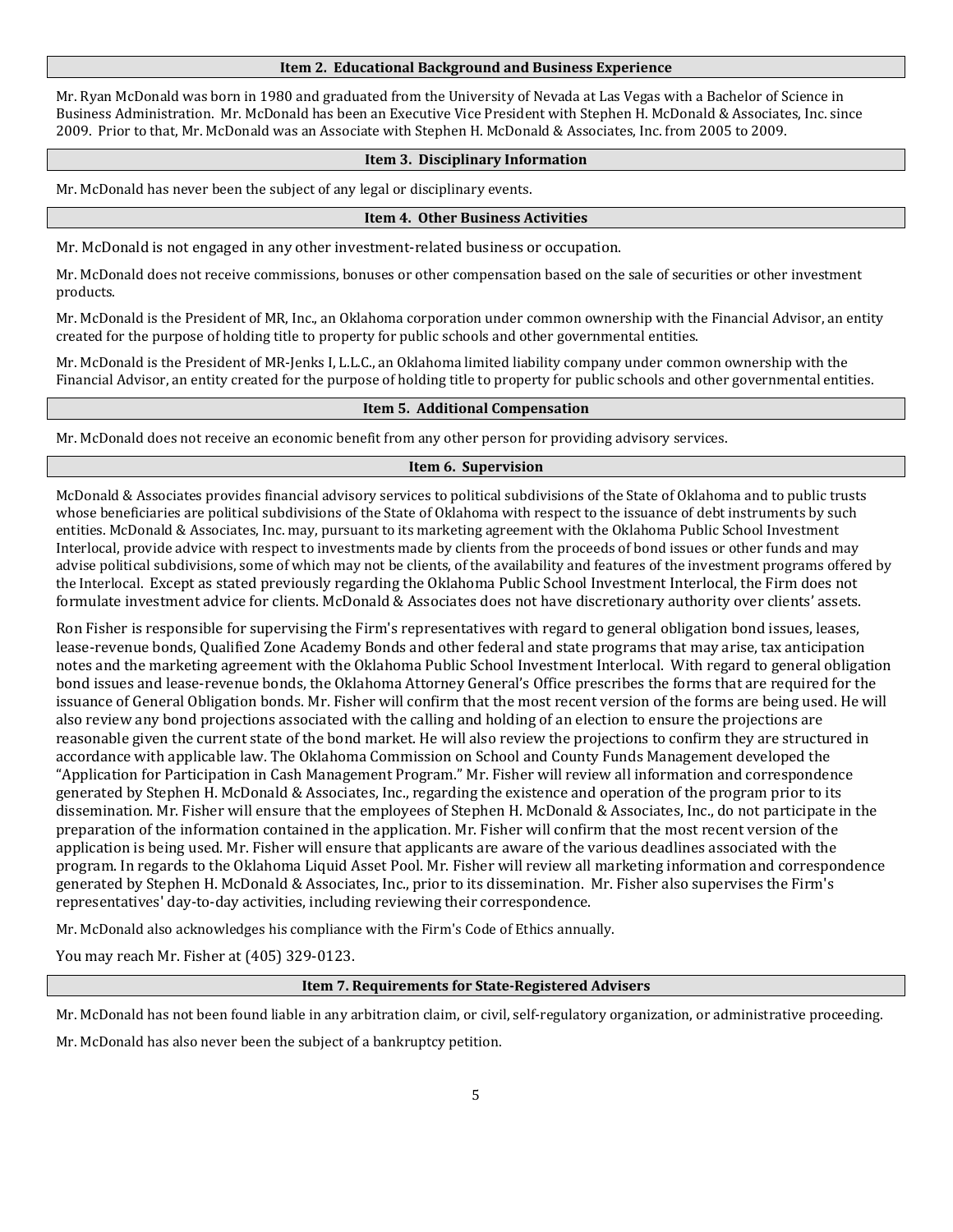**March 3, 2022**

### **Tom Frazier**

# **Stephen H. McDonald & Associates, Inc.**

**2200 McKown Drive Norman, Oklahoma 73072 Telephone: (405) 329‐0123 Fax: (405) 329‐0808 Web address: www.shmcdonald.net**

This brochure supplement provides information about Tom Frazier that supplements the Stephen H. McDonald & Associates, Inc. brochure. You should have received a copy of that brochure. Please contact Stephen H. McDonald & Associates, Inc. if you did not receive a copy of Stephen H. McDonald & Associates, Inc.'s brochure or if you have any questions about the contents of this supplement.

Additional information about Tom Frazier is also available on the SEC's website at www.adviserinfo.sec.gov.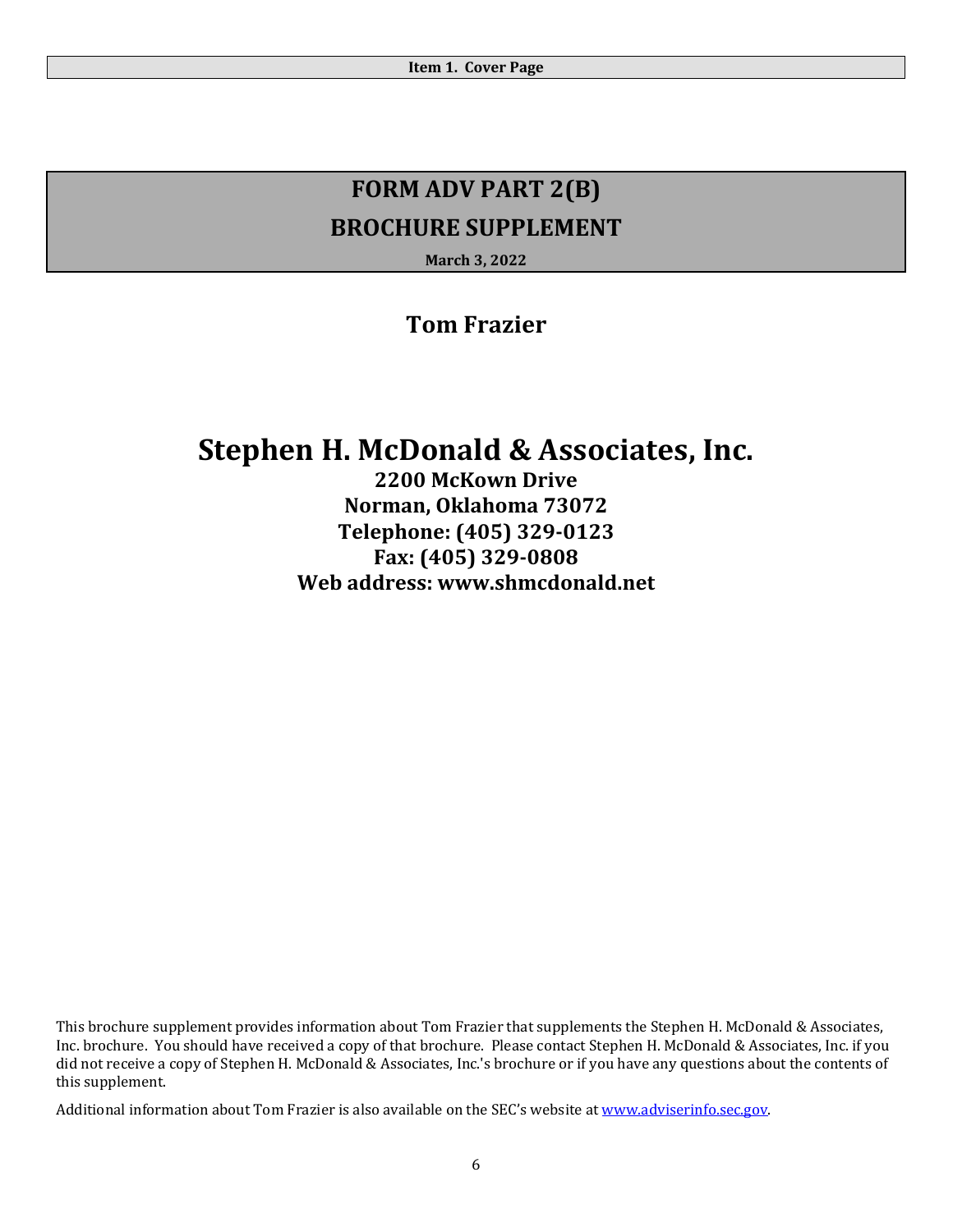Mr. Tom Frazier was born in 1956 and attended Tulsa University from 1980 - 1981. Mr. Frazier has been a Vice President with Stephen H. McDonald & Associates, Inc. since 2002.

### **Item 3. Disciplinary Information**

Mr. Frazier has never been the subject of any legal or disciplinary events.

### **Item 4. Other Business Activities**

Mr. Frazier is not engaged in any other investment-related business or occupation.

Mr. Frazier does not receive commissions, bonuses or other compensation based on the sale of securities or other investment products.

Mr. Frazier is not engaged in any other business activities.

### **Item 5. Additional Compensation**

Mr. Frazier does not receive an economic benefit from any other person for providing advisory services.

### **Item 6. Supervision**

McDonald & Associates provides financial advisory services to political subdivisions of the State of Oklahoma and to public trusts whose beneficiaries are political subdivisions of the State of Oklahoma with respect to the issuance of debt instruments by such entities. McDonald & Associates, Inc. may, pursuant to its marketing agreement with the Oklahoma Public School Investment Interlocal, provide advice with respect to investments made by clients from the proceeds of bond issues or other funds and may advise political subdivisions, some of which may not be clients, of the availability and features of the investment programs offered by the Interlocal. Except as stated previously regarding the Oklahoma Public School Investment Interlocal, the Firm does not formulate investment advice for clients. McDonald & Associates does not have discretionary authority over clients' assets.

Ron Fisher is responsible for supervising the Firm's representatives with regard to general obligation bond issues, leases, lease-revenue bonds, Qualified Zone Academy Bonds and other federal and state programs that may arise, tax anticipation notes and the marketing agreement with the Oklahoma Public School Investment Interlocal. With regard to general obligation bond issues and lease-revenue bonds, the Oklahoma Attorney General's Office prescribes the forms that are required for the issuance of General Obligation bonds. Mr. Fisher will confirm that the most recent version of the forms are being used. He will also review any bond projections associated with the calling and holding of an election to ensure the projections are reasonable given the current state of the bond market. He will also review the projections to confirm they are structured in accordance with applicable law. The Oklahoma Commission on School and County Funds Management developed the "Application for Participation in Cash Management Program." Mr. Fisher will review all information and correspondence generated by Stephen H. McDonald & Associates, Inc., regarding the existence and operation of the program prior to its dissemination. Mr. Fisher will ensure that the employees of Stephen H. McDonald & Associates, Inc., do not participate in the preparation of the information contained in the application. Mr. Fisher will confirm that the most recent version of the application is being used. Mr. Fisher will ensure that applicants are aware of the various deadlines associated with the program. In regards to the Oklahoma Liquid Asset Pool. Mr. Fisher will review all marketing information and correspondence generated by Stephen H. McDonald & Associates, Inc., prior to its dissemination. Mr. Fisher also supervises the Firm's representatives' day-to-day activities, including reviewing their correspondence.

Mr. Frazier also acknowledges his compliance with the Firm's Code of Ethics annually.

You may reach Mr. Fisher at (405) 329-0123.

### **Item 7. Requirements for State‐Registered Advisers**

Mr. Frazier has not been found liable in any arbitration claim, or civil, self-regulatory organization, or administrative proceeding.

Mr. Frazier has also never been the subject of a bankruptcy petition.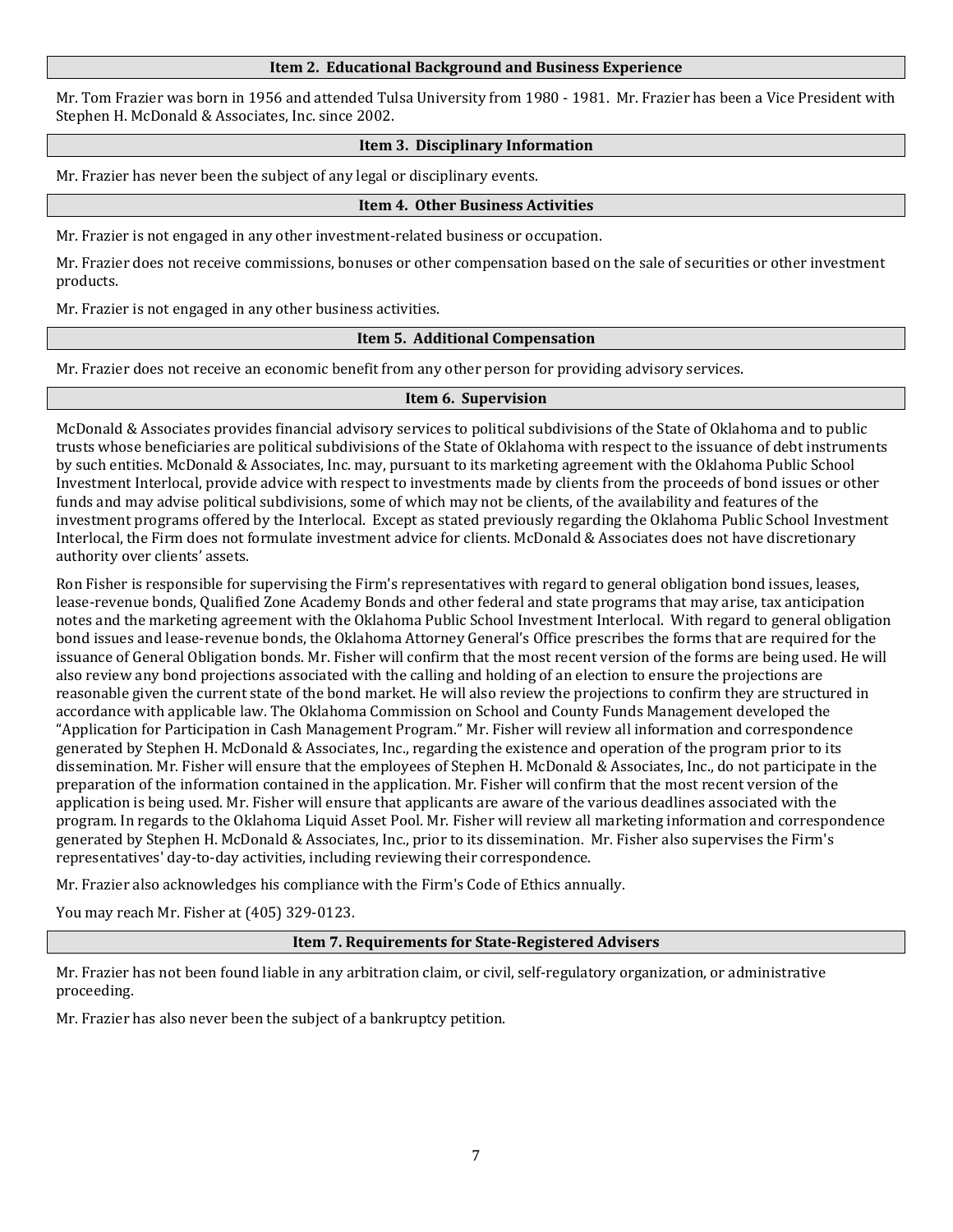**March 3, 2022**

## **James Cedric ("J.C.") Leonard**

# **Stephen H. McDonald & Associates, Inc.**

**2200 McKown Drive Norman, Oklahoma 73072 Telephone: (405) 329‐0123 Fax: (405) 329‐0808 Web address: www.shmcdonald.net**

This brochure supplement provides information about J.C. Leonard that supplements the Stephen H. McDonald & Associates, Inc. brochure. You should have received a copy of that brochure. Please contact Stephen H. McDonald & Associates, Inc. if you did not receive a copy of Stephen H. McDonald & Associates, Inc.'s brochure or if you have any questions about the contents of this supplement.

Additional information about J.C. Leonard is also available on the SEC's website at www.adviserinfo.sec.gov.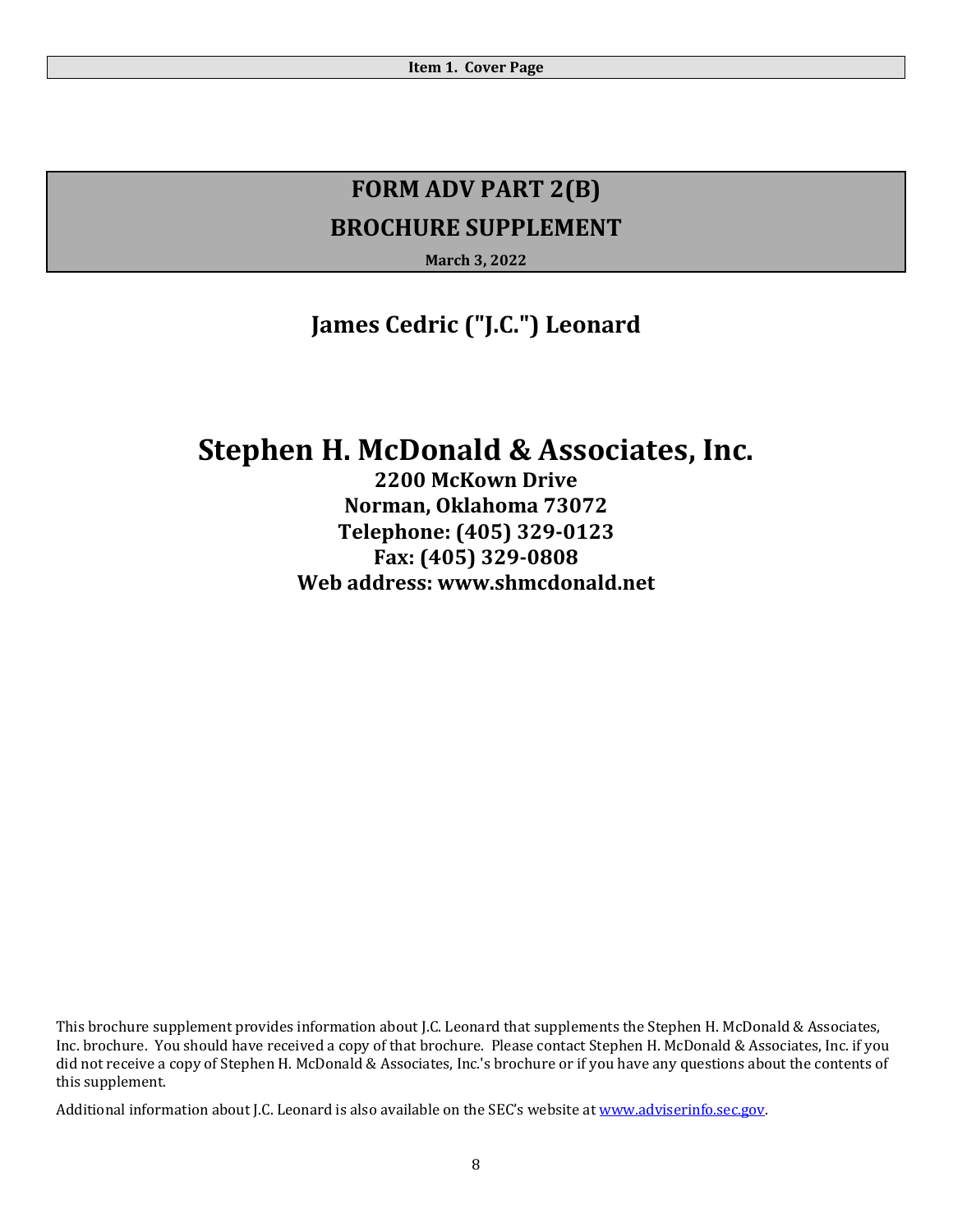Mr. James Cedric ("J.C.") Leonard was born in 1982 and graduated from the University of Oklahoma with a Bachelor of Science in Business Administration. Mr. Leonard has been a Vice President with Stephen H. McDonald & Associates, Inc. ("McDonald & Associates" or "the Firm") since February 2012. Mr. Leonard was an Associate with McDonald & Associates from 2006 until February 2012.

### **Item 3. Disciplinary Information**

Mr. Leonard has never been the subject of any legal or disciplinary events.

### **Item 4. Other Business Activities**

Mr. Leonard is not engaged in any other investment-related business or occupation.

Mr. Leonard does not receive commissions, bonuses or other compensation based on the sale of securities or other investment products.

Mr. Leonard is not engaged in any other business activities.

### **Item 5. Additional Compensation**

Mr. Leonard does not receive an economic benefit from any other person for providing advisory services.

### **Item 6. Supervision**

McDonald & Associates provides financial advisory services to political subdivisions of the State of Oklahoma and to public trusts whose beneficiaries are political subdivisions of the State of Oklahoma with respect to the issuance of debt instruments by such entities. McDonald & Associates, Inc. may, pursuant to its marketing agreement with the Oklahoma Public School Investment Interlocal, provide advice with respect to investments made by clients from the proceeds of bond issues or other funds and may advise political subdivisions, some of which may not be clients, of the availability and features of the investment programs offered by the Interlocal. Except as stated previously regarding the Oklahoma Public School Investment Interlocal, the Firm does not formulate investment advice for clients. McDonald & Associates does not have discretionary authority over clients' assets.

Ron Fisher is responsible for supervising the Firm's representatives with regard to general obligation bond issues, leases, lease-revenue bonds, Qualified Zone Academy Bonds and other federal and state programs that may arise, tax anticipation notes and the marketing agreement with the Oklahoma Public School Investment Interlocal. With regard to general obligation bond issues and lease-revenue bonds, the Oklahoma Attorney General's Office prescribes the forms that are required for the issuance of General Obligation bonds. Mr. Fisher will confirm that the most recent version of the forms are being used. He will also review any bond projections associated with the calling and holding of an election to ensure the projections are reasonable given the current state of the bond market. He will also review the projections to confirm they are structured in accordance with applicable law. The Oklahoma Commission on School and County Funds Management developed the "Application for Participation in Cash Management Program." Mr. Fisher will review all information and correspondence generated by Stephen H. McDonald & Associates, Inc., regarding the existence and operation of the program prior to its dissemination. Mr. Fisher will ensure that the employees of Stephen H. McDonald & Associates, Inc., do not participate in the preparation of the information contained in the application. Mr. Fisher will confirm that the most recent version of the application is being used. Mr. Fisher will ensure that applicants are aware of the various deadlines associated with the program. In regards to the Oklahoma Liquid Asset Pool. Mr. Fisher will review all marketing information and correspondence generated by Stephen H. McDonald & Associates, Inc., prior to its dissemination. Mr. Fisher also supervises the Firm's representatives' day-to-day activities, including reviewing their correspondence.

Mr. Leonard also acknowledges his compliance with the Firm's Code of Ethics annually.

You may reach Mr. Fisher at (405) 329-0123.

### **Item 7. Requirements for State‐Registered Advisers**

Mr. Leonard has not been found liable in any arbitration claim, or civil, self-regulatory organization, or administrative proceeding.

Mr. Leonard has also never been the subject of a bankruptcy petition.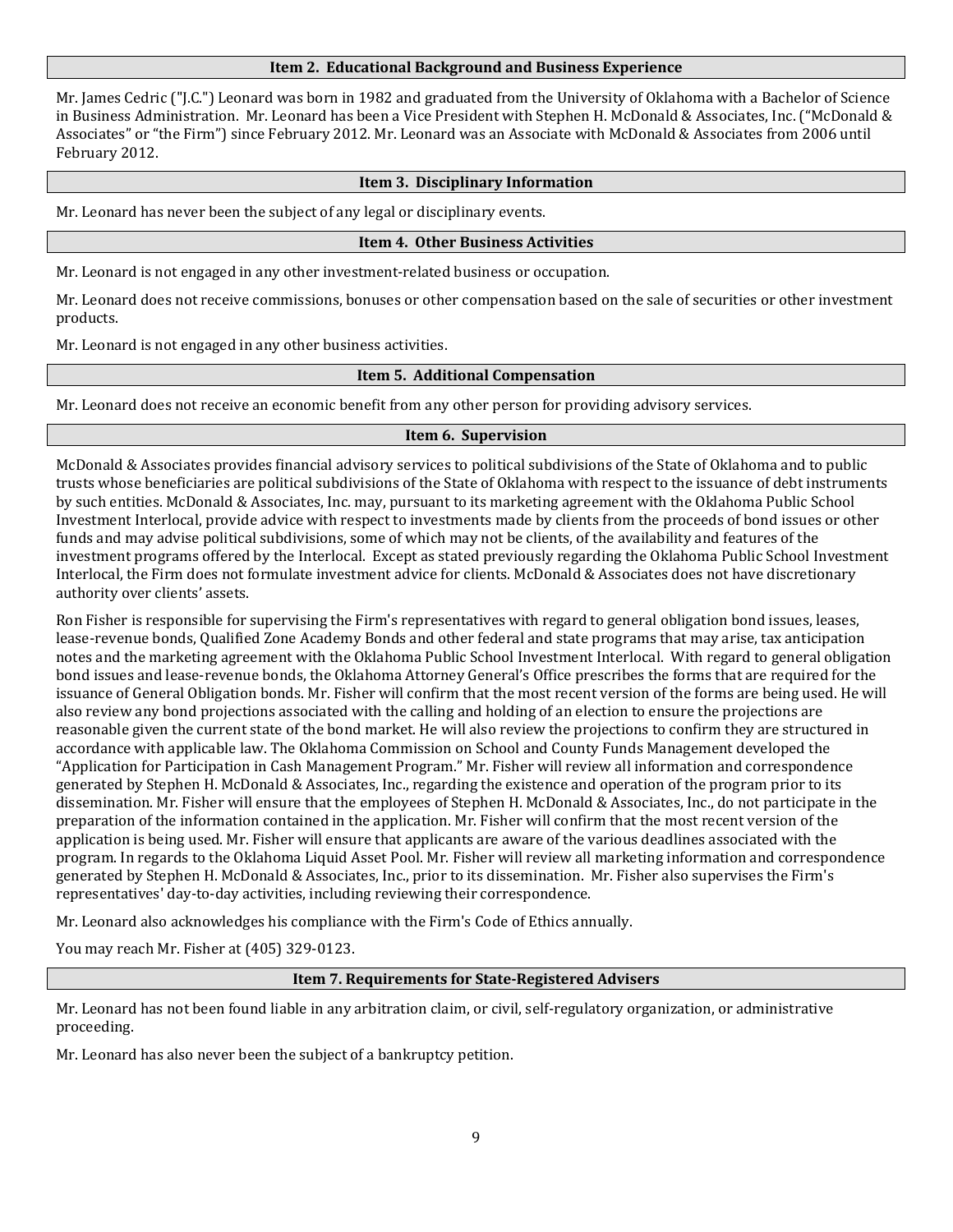**March 3, 2022**

### **Heather Reichert**

# **Stephen H. McDonald & Associates, Inc.**

**2200 McKown Drive Norman, Oklahoma 73072 Telephone: (405) 329‐0123 Fax: (405) 329‐0808 Web address: www.shmcdonald.net**

This brochure supplement provides information about Heather Reichert that supplements the Stephen H. McDonald & Associates, Inc. brochure. You should have received a copy of that brochure. Please contact Stephen H. McDonald & Associates, Inc. if you did not receive a copy of Stephen H. McDonald & Associates, Inc.'s brochure or if you have any questions about the contents of this supplement.

Additional information about Heather Reichert is also available on the SEC's website at www.adviserinfo.sec.gov.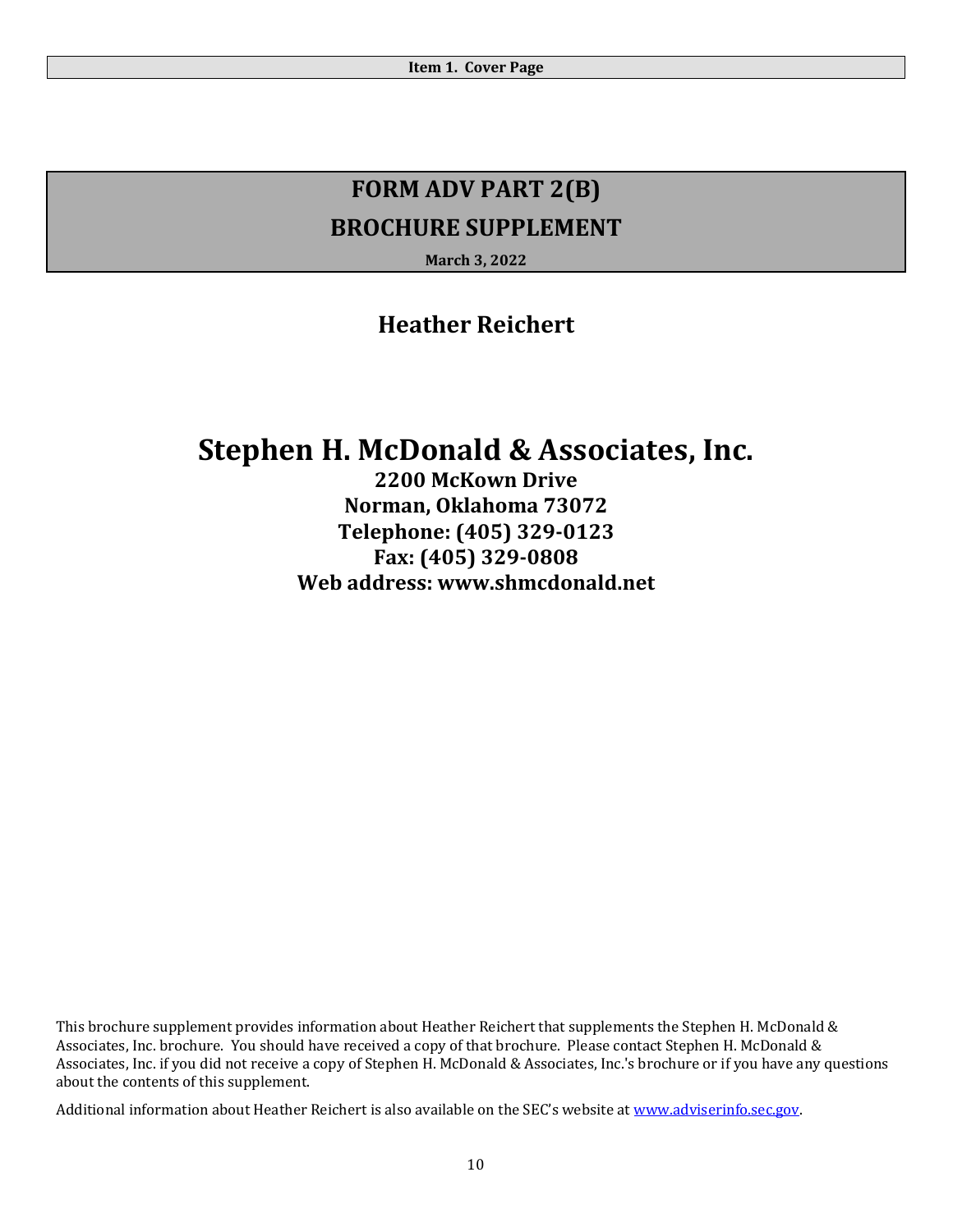Ms. Heather Reichert was born in 1971 and graduated from the University of Oklahoma with a Bachelor of Science in Business Administration and from the New York Institute of Technology with a Master of Business Administration.

Ms. Reichert has been a Vice President with Stephen H. McDonald & Associates, Inc. since 2021.

### **Item 3. Disciplinary Information**

Ms. Reichert has never been the subject of any legal or disciplinary events.

### **Item 4. Other Business Activities**

Ms. Reichert is not engaged in any other investment-related business or occupation.

Ms. Reichert does not receive commissions, bonuses or other compensation based on the sale of securities or other investment products.

Ms. Reichert is not engaged in any other business activities.

### **Item 5. Additional Compensation**

Ms. Reichert does not receive an economic benefit from any other person for providing advisory services.

### **Item 6. Supervision**

McDonald & Associates provides financial advisory services to political subdivisions of the State of Oklahoma and to public trusts whose beneficiaries are political subdivisions of the State of Oklahoma with respect to the issuance of debt instruments by such entities. McDonald & Associates, Inc. may, pursuant to its marketing agreement with the Oklahoma Public School Investment Interlocal, provide advice with respect to investments made by clients from the proceeds of bond issues or other funds and may advise political subdivisions, some of which may not be clients, of the availability and features of the investment programs offered by the Interlocal. Except as stated previously regarding the Oklahoma Public School Investment Interlocal, the Firm does not formulate investment advice for clients. McDonald & Associates does not have discretionary authority over clients' assets.

Ron Fisher is responsible for supervising the Firm's representatives with regard to general obligation bond issues, leases, lease-revenue bonds, Qualified Zone Academy Bonds and other federal and state programs that may arise, tax anticipation notes and the marketing agreement with the Oklahoma Public School Investment Interlocal. With regard to general obligation bond issues and lease-revenue bonds, the Oklahoma Attorney General's Office prescribes the forms that are required for the issuance of General Obligation bonds. Mr. Fisher will confirm that the most recent version of the forms are being used. He will also review any bond projections associated with the calling and holding of an election to ensure the projections are reasonable given the current state of the bond market. He will also review the projections to confirm they are structured in accordance with applicable law. The Oklahoma Commission on School and County Funds Management developed the "Application for Participation in Cash Management Program." Mr. Fisher will review all information and correspondence generated by Stephen H. McDonald & Associates, Inc., regarding the existence and operation of the program prior to its dissemination. Mr. Fisher will ensure that the employees of Stephen H. McDonald & Associates, Inc., do not participate in the preparation of the information contained in the application. Mr. Fisher will confirm that the most recent version of the application is being used. Mr. Fisher will ensure that applicants are aware of the various deadlines associated with the program. In regards to the Oklahoma Liquid Asset Pool. Mr. Fisher will review all marketing information and correspondence generated by Stephen H. McDonald & Associates, Inc., prior to its dissemination. Mr. Fisher also supervises the Firm's representatives' day-to-day activities, including reviewing their correspondence.

Ms. Reichert also acknowledges her compliance with the Firm's Code of Ethics annually.

You may reach Mr. Fisher at (405) 329-0123.

### **Item 7. Requirements for State‐Registered Advisers**

Ms. Reichert has not been found liable in any arbitration claim, or civil, self-regulatory organization, or administrative proceeding.

Ms. Reichert has also never been the subject of a bankruptcy petition.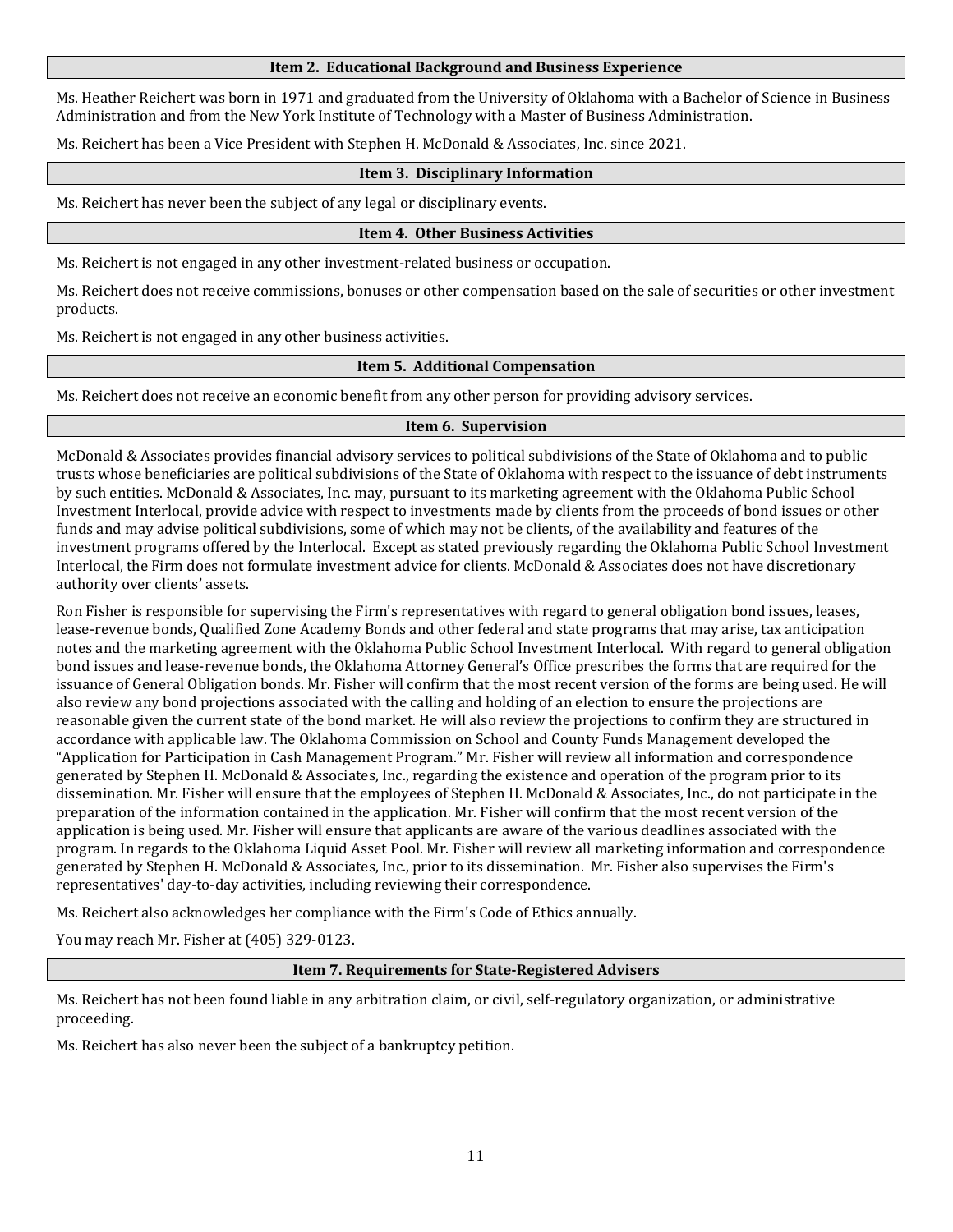**March 3, 2022**

### **Matt Reichert**

# **Stephen H. McDonald & Associates, Inc.**

**2200 McKown Drive Norman, Oklahoma 73072 Telephone: (405) 329‐0123 Fax: (405) 329‐0808 Web address: www.shmcdonald.net**

This brochure supplement provides information about Matt Reichert that supplements the Stephen H. McDonald & Associates, Inc. brochure. You should have received a copy of that brochure. Please contact Stephen H. McDonald & Associates, Inc. if you did not receive a copy of Stephen H. McDonald & Associates, Inc.'s brochure or if you have any questions about the contents of this supplement.

Additional information about Matt Reichert is also available on the SEC's website at www.adviserinfo.sec.gov.